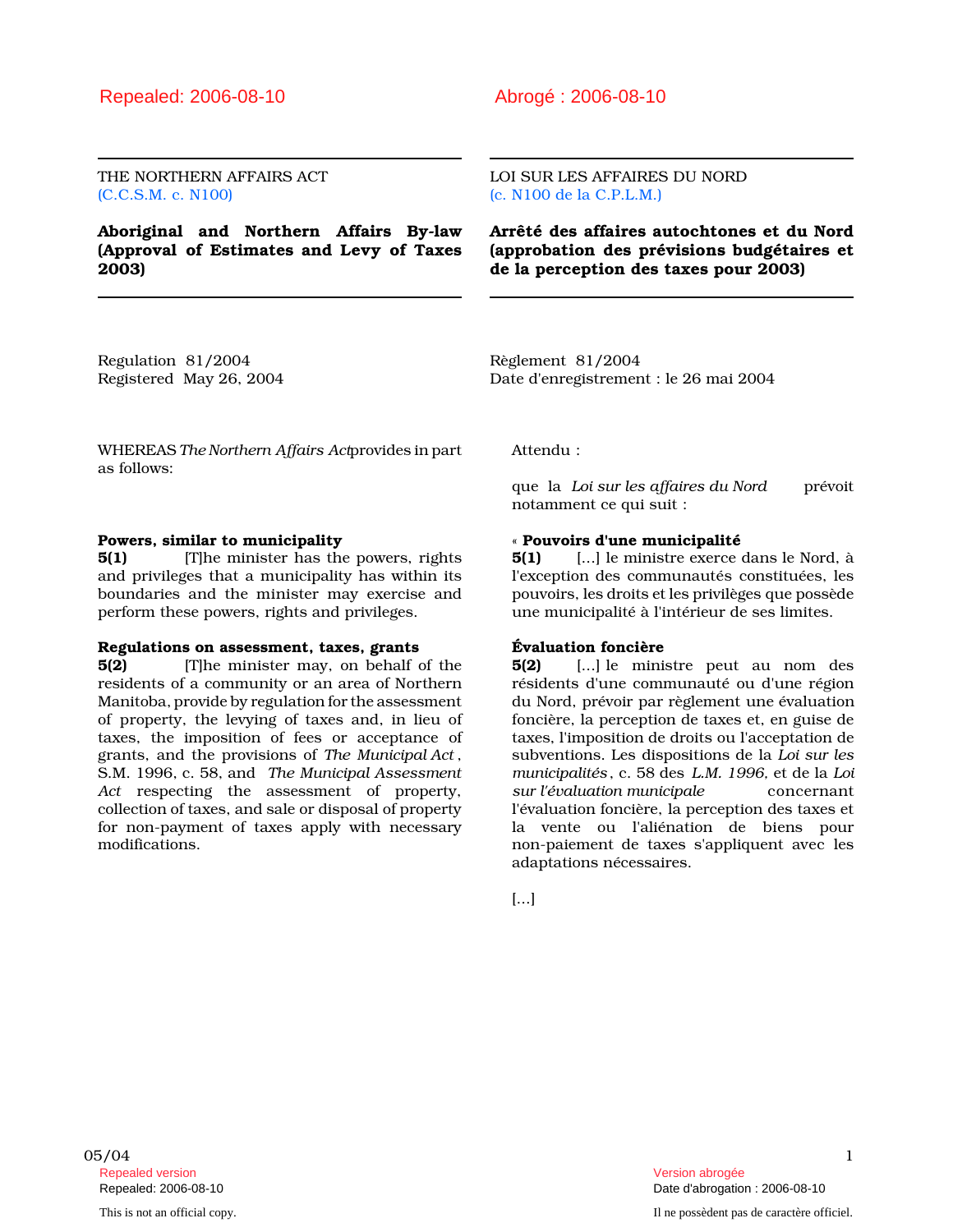### Power to make by-laws

**5(5)** [W]here the exercise or performance of the powers, rights, privileges or duties ... require the passing of a by-law … the minister may make the by-law … for or on behalf of the residents of Northern Manitoba ….

### Application of by-laws

5(6) The by-law … may be made to apply to the whole or any part of Northern Manitoba ….

AND WHEREAS *The Municipal Act* , S.M. 1996, c. 58, provides in part as follows:

#### Property tax by-law

**304(1)** [A]fter adopting its operating budget for the year, a council must by by-law

(a) set a rate or rates of tax sufficient to raise

(i) the revenue to be raised by property taxes as set out in the operating budget, and

(ii) the revenue to be raised in the year to pay for ... special service and to pay the requisitions payable by the community;

(b) impose taxes

(i) in accordance with the tax rate or rates set under clause (a) on the portioned value of each assessable property in the municipality that is liable under *The Municipal Assessment Act* to that tax; and …

(c) set a due date for payment of the taxes.

### Pouvoirs réglementaires

5(5) [...] lorsque l'exercice des pouvoirs, des droits, des privilèges et des devoirs [...] nécessite l'adoption d'un arrêté municipal [...] le ministre peut le faire pour le compte des résidents du Nord [...]

#### Application des arrêtés municipaux

5(6) Les arrêtés municipaux [...] peuvent s'appliquer à tout ou partie du Nord [...] »;

que la *Loi sur les municipalités*, c. 58 des *L.M. 1996*, prévoit notamment ce qui suit :

## « Règlement d'imposition sur les biens

304(1) [...] le conseil doit, par règlement, après l'adoption de son budget de fonctionnement pour l'année :

a) fixer un ou des taux d'imposition suffisants pour le prélèvement :

> (i) d'une part, des recettes qui doivent être obtenues par voie de taxes sur les biens conformément au budget de fonctionnement,

> (ii) d'autre part, des recettes qui doivent être obtenues au cours de l'année afin que soient payés les améliorations locales ou les services spéciaux et que soit acquitté le montant des réquisitions payables par la municipalité;

b) imposer des taxes :

(i) en conformité avec le ou les taux d'imposition mentionnés à l'alinéa a), sur la valeur fractionnée de chaque bien imposable situé dans la municipalité et assujetti aux taxes en question en vertu de la *Loi sur l'évaluation municipale,*

[...]

c) fixer une date d'échéance pour le paiement des taxes.

[...]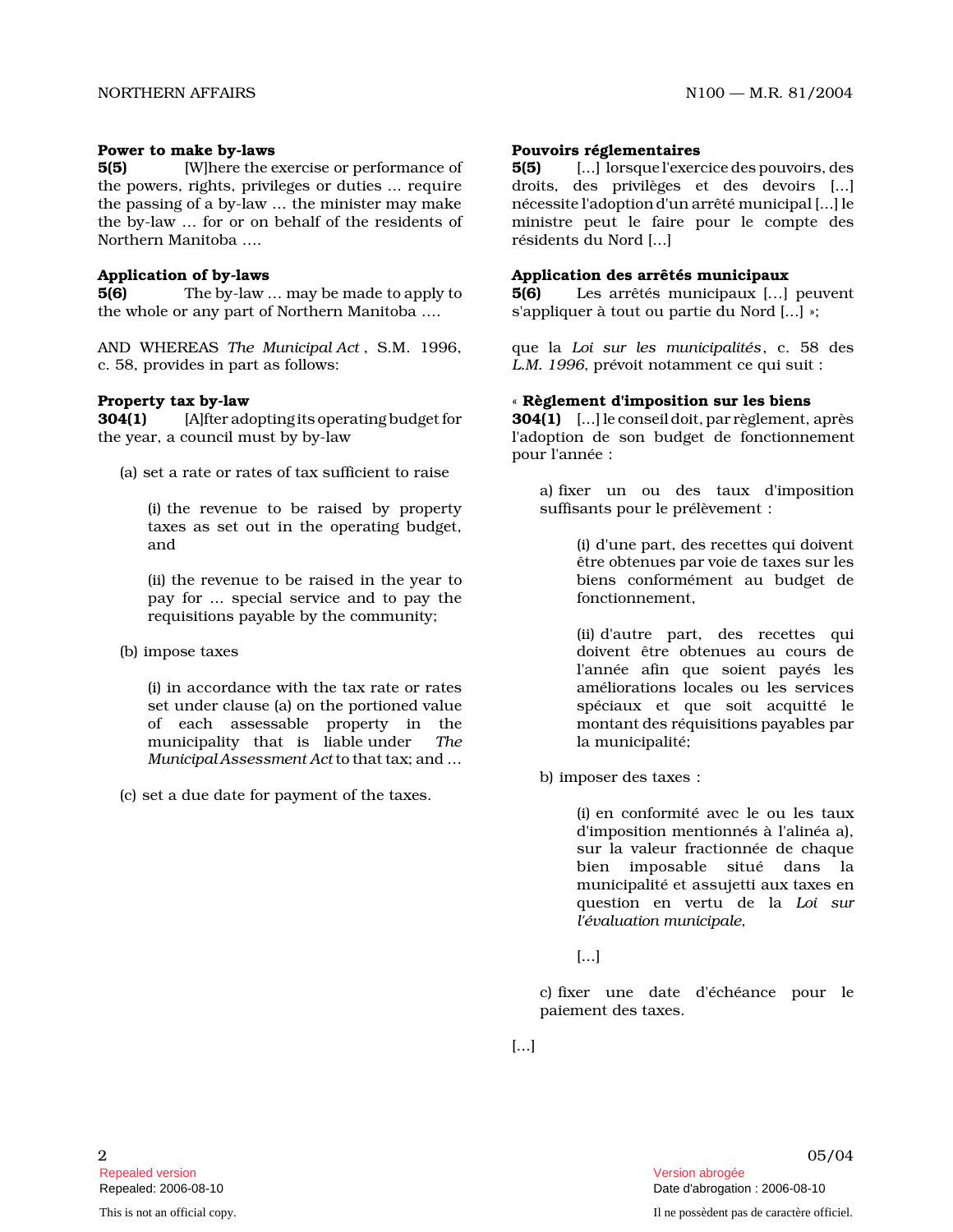## Business tax by-law

**306(1)** If a council has authorized business assessments to be made, it must in each year by by-law, after adopting its operating budget …

(a) set a business tax rate for the year, to be applied to the annual rental value of premises as assessed;

(b) impose a tax for the year on each business for which a business assessment was made; and

(c) set a due date for payment of the tax.

## Tax certificate

**341(1)** On request and payment of a fee prescribed by by-law, a designated officer must issue a tax certificate ….

### Penalties

346(2) A council may by by-law

(a) set a rate … at which penalties may be imposed in respect of tax arrears; and

(b) impose penalties at that rate.

AND WHEREAS *The Public Schools Act* provides in part as follows:

### Statement to municipalities

187 [The school board of each school division shall send to each municipality within the school division a statement setting out the amounts that have been apportioned in that year to the municipality ….

## Special levy in municipalities

188 [T] T] The council of the municipality shall, in respect of real and personal property that is assessable property and that is within the municipality and the school division, fix and impose a tax sufficient to raise the amount that is apportioned to the municipality ….

### Règlement imposant une taxe d'affaires

306(1) S'il a autorisé l'établissement d'évaluations commerciales, le conseil doit annuellement, par règlement, après avoir adopté son budget de fonctionnement :

a) fixer pour l'année le taux de la taxe d'affaires à appliquer à la valeur locative annuelle des locaux, telle qu'elle a été évaluée;

b) impose une taxe pour l'année à l'égard de chaque entreprise ayant fait l'objet d'une évaluation commerciale;

c) fixer une date d'échéance pour le paiement de la taxe.

[...]

# Certificat de taxes

341(1) Sur demande et paiement d'un droit fixé par règlement municipal, un cadre désigné délivre un certificat de taxes [...]

[...]

## Pénalités

346(2) Le conseil peut, par règlement :

a) fixer le taux [...] auquel des pénalités peuvent être imposées à l'égard d'arriérés de taxes;

b) imposer des pénalités à ce taux »;

que la *Loi sur les écoles publiques* prévoit notamment ce qui suit :

### « Relevé envoyé aux municipalités

187 [...] la commission scolaire de chaque division scolaire doit expédier à chaque municipalité de la division scolaire un relevé établissant les montants attribués à la municipalité durant l'année [...]

## Taxes spéciales dans les municipalités

188 [...] le conseil de la municipalité doit fixer et imposer une taxe sur les biens réels et personnels qui constituent des biens imposables et qui sont situés dans la municipalité et dans la division scolaire. Cette taxe doit être suffisante pour couvrir le montant qui est attribué à la municipalité [...] »;

05/04 Repealed version Version abrogée

Repealed: 2006-08-10 Date d'abrogation : 2006-08-10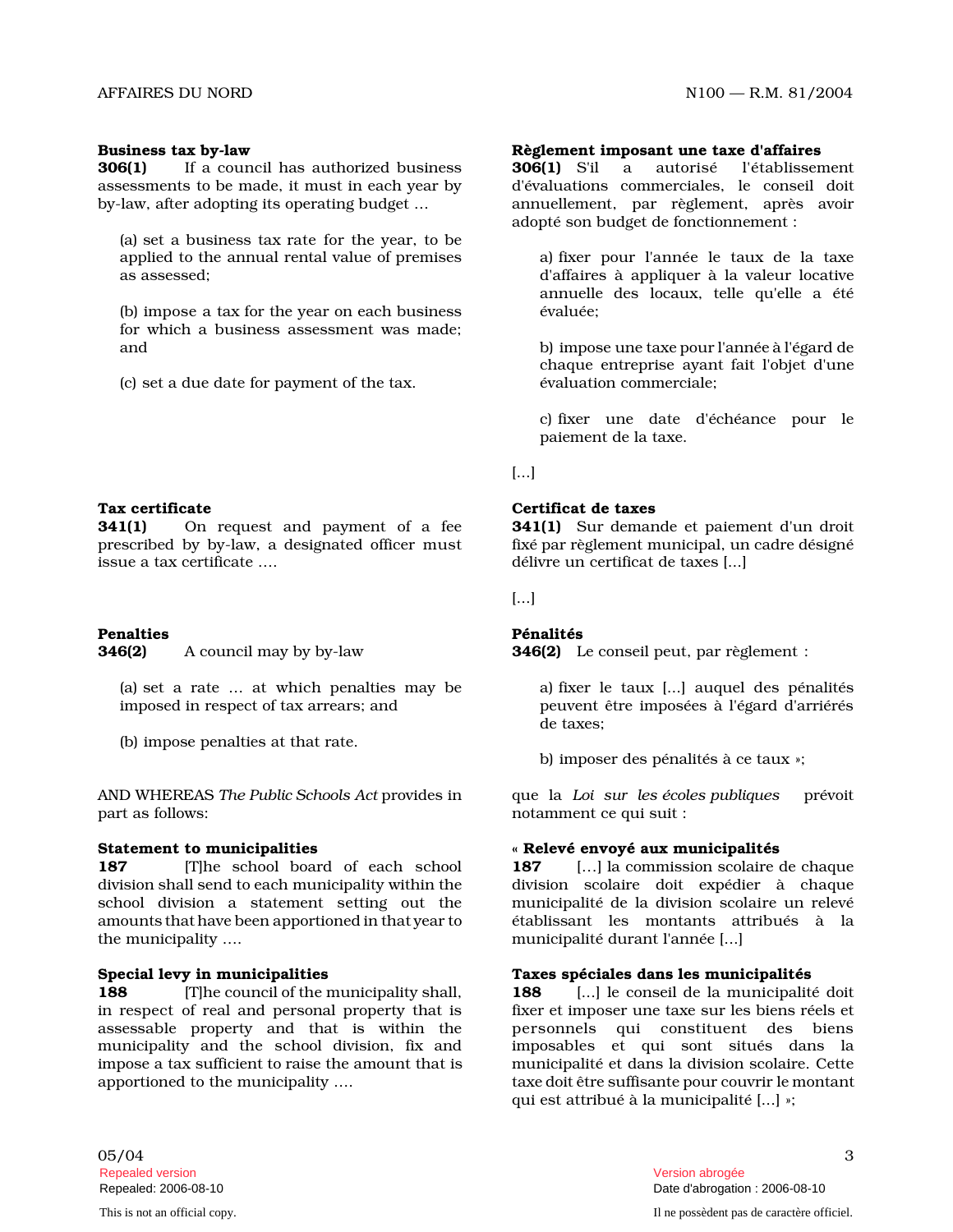4 05/04 Date d'abrogation : 2006-08-10 This is not an official copy. Il ne possèdent pas de caractère officiel.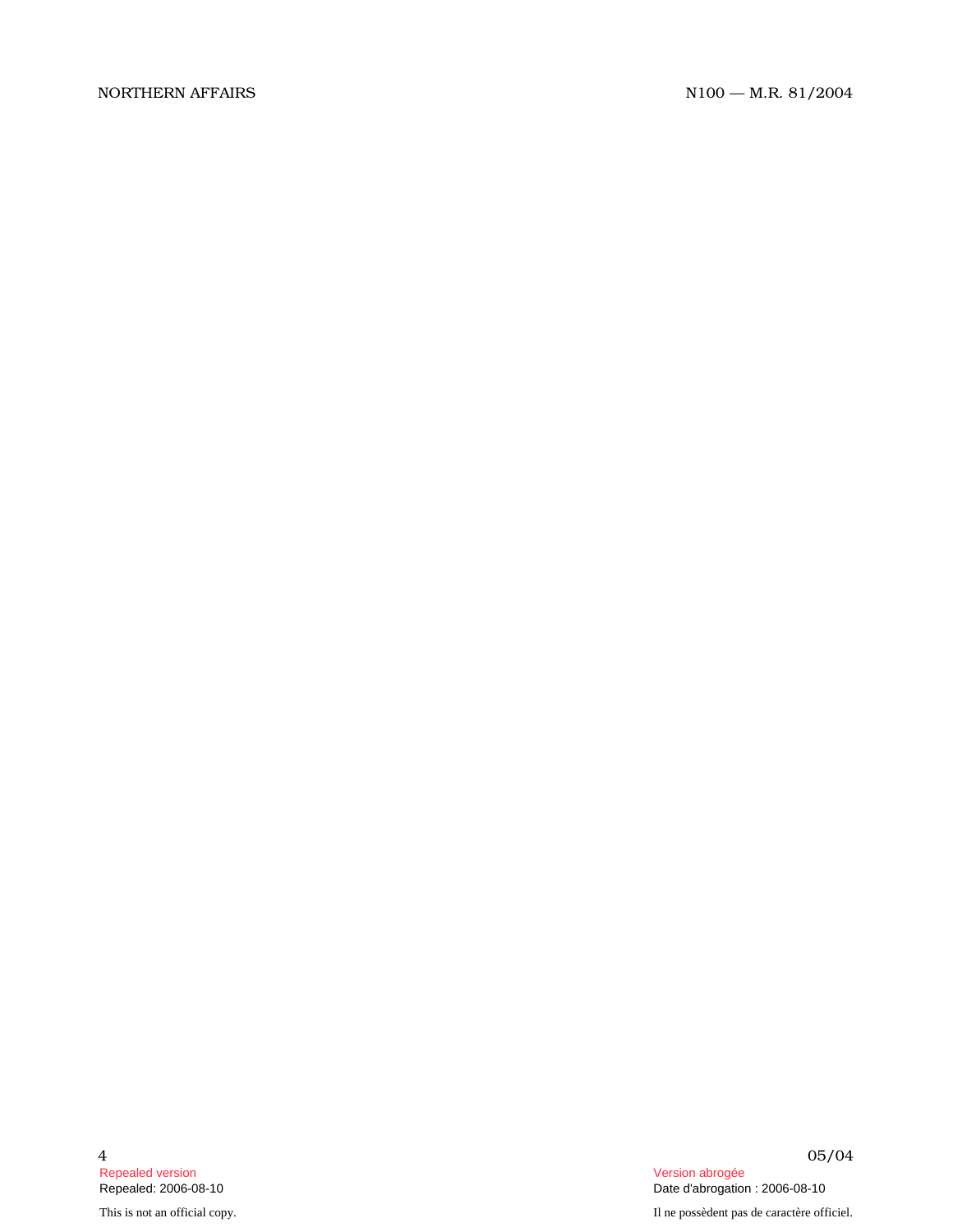AND WHEREAS the Minister of Aboriginal and Northern Affairs considers it advisable for and on behalf of the residents of Northern Manitoba to estimate all sums required for the year 2003 and to fix the rates of taxation;

THEREFORE the Minister enacts as follows: le ministre décrète ce qui suit :

### Estimates approved

1 The financial plan for Northern Manitoba for the year 2003 as set forth in Schedule A is hereby approved and adopted.

## School levy rates

**2** The following rates are levied for the year 2003 on assessed property in Northern Manitoba based on the latest revised assessment rolls:

(a) for the education support levy, a general rate of

(i) 5.75 mills on the dollar on farm and residential property, and

(ii) 17.00 mills on the dollar on other property;

(b) for the special levy for school divisions, a rate of

(i) subject to subclause (ii), 22.75 mills on the dollar in The Frontier School Division, and

(ii) 25.00 mills on the dollar in that portion of The Frontier School Division that, prior to the coming into force of the *Implementation of School Division and School District Amalgamation (2002) Regulation*, Manitoba Regulation 116/2002, was located in The Duck Mountain School Division No. 34.

### General levy rate

3 A general rate of 7.00 mills on the dollar is levied for 2003 on assessed property in Northern Manitoba, based on the latest revised assessment rolls, for controllable municipal purposes, namely general government services, public health services, environmental health services, community development services and fiscal services.

que le ministre des Affaires autochtones et du Nord juge opportun de dresser, au nom des résidents du Nord du Manitoba, des prévisions budgétaires pour tous les montants requis pour l'année 2003 et d'établir les taux d'imposition,

## Prévisions budgétaires

1 Sont approuvées et adoptées par les présentes les prévisions budgétaires pour l'année 2003 établies à l'annexe A.

## Taux de taxe scolaire

2 Les biens faisant l'objet d'une évaluation et situés dans le Nord du Manitoba sont, par les présentes, imposés pour l'année 2003 aux taux indiqués ci-après selon les derniers rôles d'évaluation révisés :

a) pour le paiement de la taxe d'aide à l'éducation, un taux général de :

(i) 5,75 millièmes de dollar sur les biens agricoles et résidentiels,

(ii) 17 millièmes de dollar sur les autres biens;

b) pour le paiement de la taxe spéciale pour les divisions scolaires, un taux de :

(i) 22,75 millièmes de dollar dans la Division scolaire Frontier, sous réserve du sous-alinéa (ii),

(ii) 25 millièmes de dollar dans la partie de la Division scolaire Frontier qui, avant l'entrée en vigueur du *Règlement de 2002 sur la mise en œuvre de l'amalgamation des divisions et des districts scolaires* , *R.M.* 116/2002, était située dans la Division scolaire de Duck Mountain nº 34.

### Taux des taxes générales

3 Un taux général de 7 millièmes de dollar est imposé pour 2003 sur les biens faisant l'objet d'une évaluation et situés dans le Nord du Manitoba selon les derniers rôles d'évaluation révisés à l'égard des taxes facultatives pour les besoins municipaux, à savoir les services gouvernementaux généraux, les services de santé publique, les services de protection de l'environnement, les services de développement

05/04 Repealed version abrogée et al. Alian abrogée et al. Alian abrogée et al. Alian abrogée et al. Alian abrogée e

5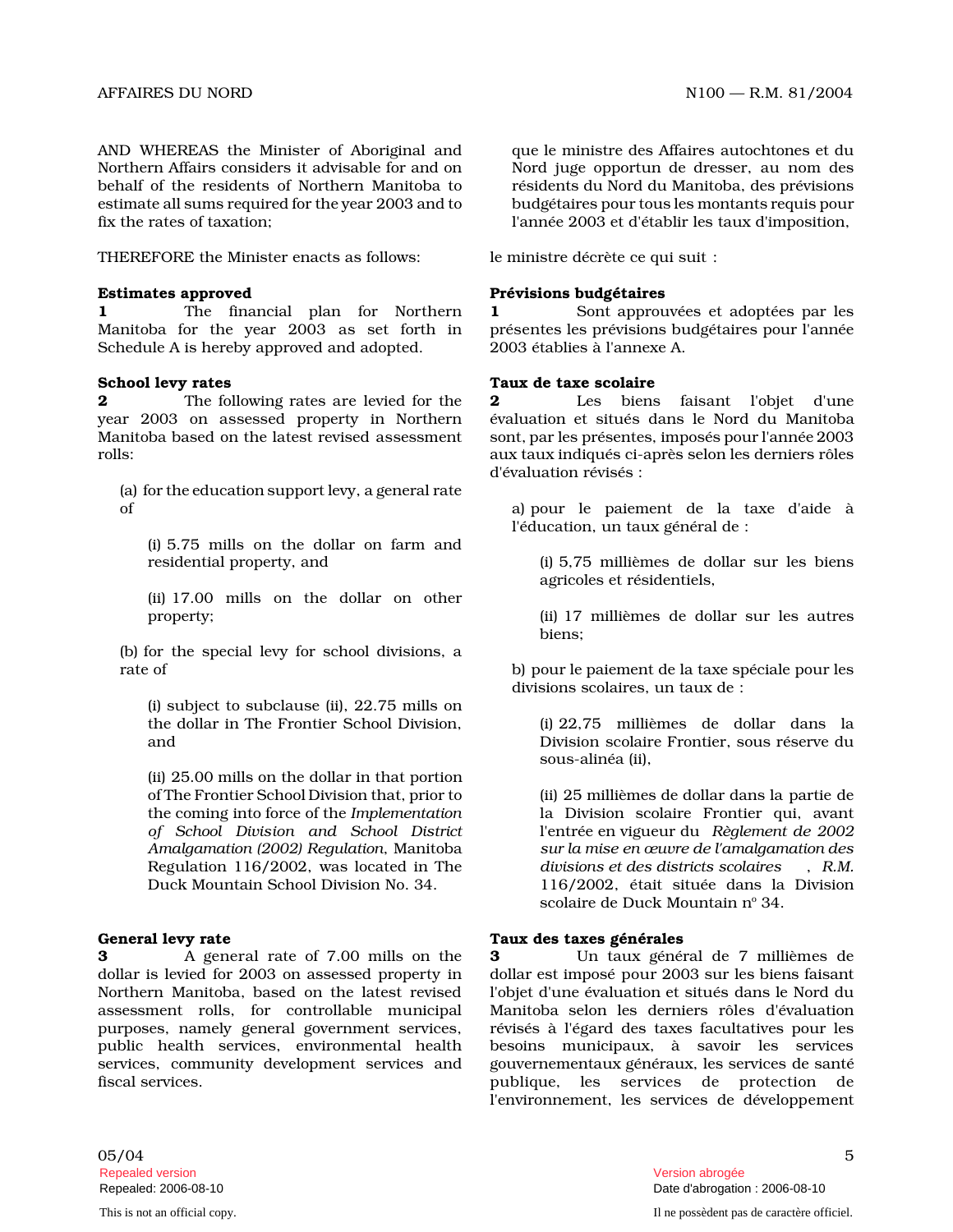local et les services fiscaux.

Date d'abrogation : 2006-08-10 This is not an official copy. Il ne possèdent pas de caractère officiel.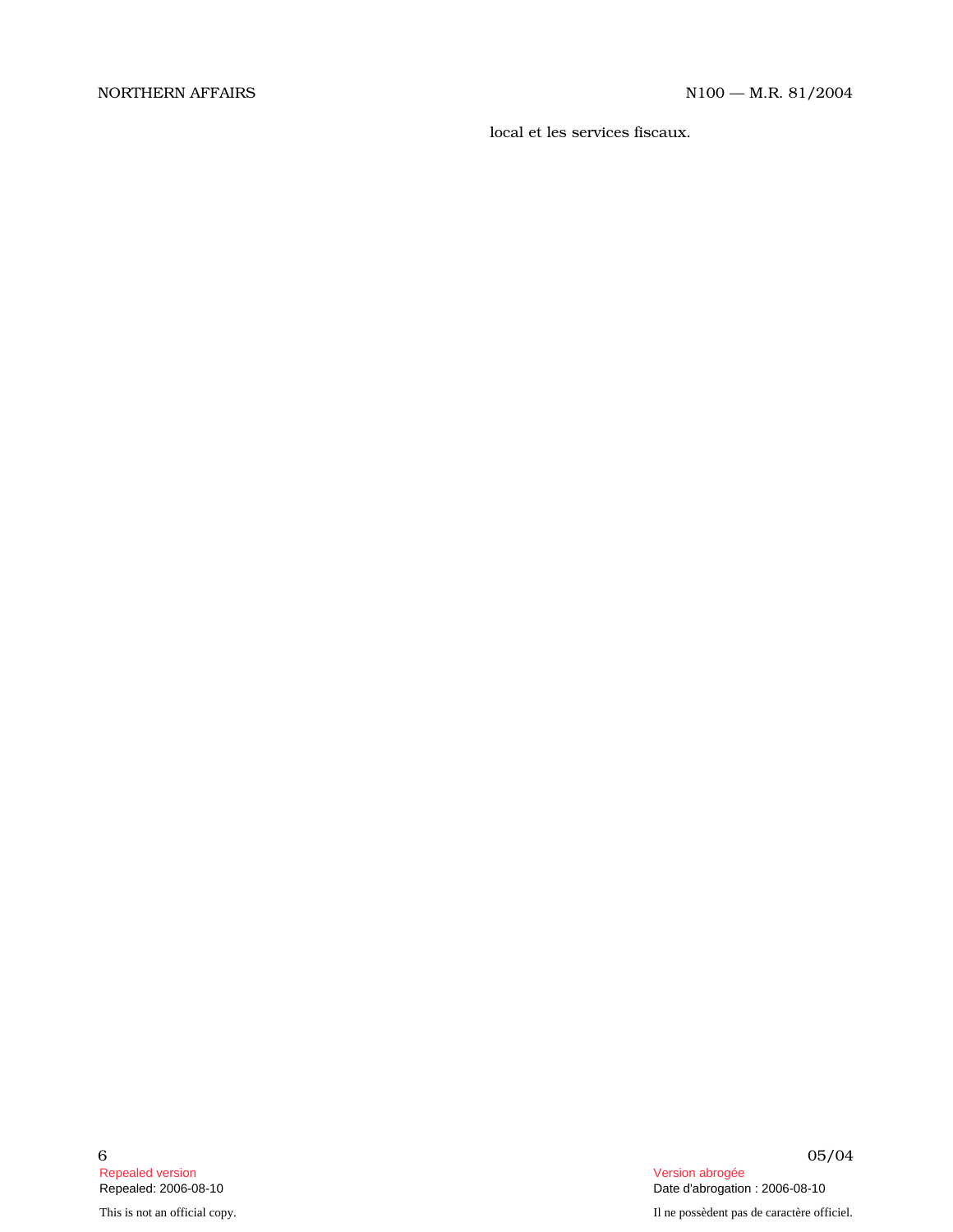## Business levy rate

4 A general rate of 4% on the dollar is levied for 2003 on assessed business property in Northern Manitoba, based on the latest revised business property assessment roll, for the controllable municipal purposes referred to in section 3.

### Fee in lieu of taxes

**5(1)** In lieu of the taxes levied under this by-law, the fees set out in Schedule B are payable for 2003 on each lot that, on the day this regulation comes into force,

(a) is located within an area described in a plan of survey referred to in Schedule C, or within any subsequent plan of survey or subdivision of a lot contained in a plan of survey or subdivision in Schedule C; and

(b) has located on it

(i) a residence occupied or capable of being occupied on a seasonal or occasional basis,

(ii) a chief place of residence,

(iii) a building or other structure owned by a utility, or

(iv) premises occupied by a business referred to in Schedule B.

## Chief place of residence

5(2) For the purpose of subclause (1)(b)(ii), during a year, a building is the owner or occupier's chief place of residence if it is the residence where he or she, in the settled routine of his or her life, regularly, normally or customarily resides.

## Deemed date of imposition

6(1) A tax or fee payable under this by-law shall be deemed to be imposed as of January 1, 2003.

### Taux de taxe d'affaires

4 Un taux général de 4 % du dollar est imposé pour 2003 sur les biens commerciaux faisant l'objet d'une évaluation et situés dans le Nord du Manitoba selon les derniers rôles d'évaluation révisés des biens commerciaux à l'égard de la taxe facultative pour les besoins municipaux prévue à l'article 3.

# **Droits**

5(1) À la place des taxes imposées en vertu du présent arrêté, les droits prévus à l'annexe B sont payables pour 2003 à l'égard des lots qui, au moment de l'entrée en vigueur du présent règlement :

a) sont situés dans une région décrite dans un plan d'arpentage ou de lotissement prévu à l'annexe C ou dans un plan de lotissement ou d'arpentage subséquent de tout lot situé dans un plan d'arpentage ou de lotissement figurant à cette annexe;

b) comportent :

(i) une résidence qui est ou peut être habitée de façon saisonnière ou intermittente,

(ii) une résidence principale,

(iii) des bâtiments ou des constructions qui appartiennent à un service public,

(iv) des locaux occupés par une entreprise mentionnée à l'annexe B.

# Résidence principale

5(2) Pour l'application du sous-alinéa (1)b)(ii), au cours d'une année, la résidence principale d'un propriétaire ou d'un occupant est le bâtiment où il réside habituellement ou régulièrement dans la routine établie de ses activités.

### Perception

6(1) Les taxes et les droits payables en vertu du présent arrêté sont réputés être imposés à compter du  $1<sup>er</sup>$  janvier 2003.

05/04 Repealed version abrogée et al. Alian abrogée et al. Alian abrogée et al. Alian abrogée et al. Alian abrogée e

This is not an official copy. Il ne possèdent pas de caractère officiel.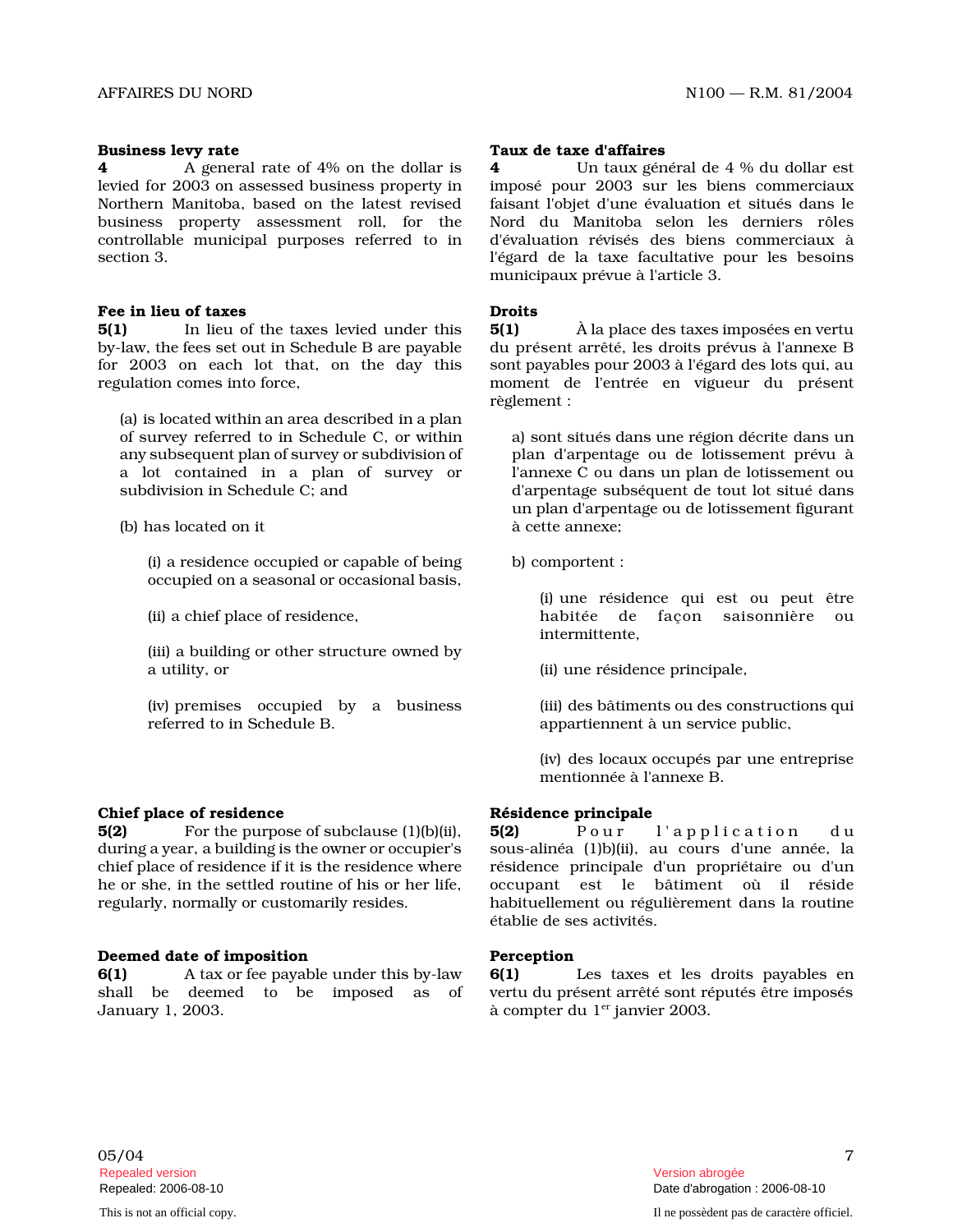### Penalty after due date of tax

6(2) The tax may be paid at par at any time before September 30, 2003, but after that date a penalty shall be added on the first day of each month to any amount of the tax or penalty that is unpaid at a rate of 0.75% per month of the unpaid amount until the tax and penalty is fully paid or the land liable for it is sold at tax sale.

### Penalty after due date of fee in lieu of taxes

6(3) The fee in lieu of taxes may be paid at par at any time before August 30, 2003, but after that date a penalty shall be added to any fee outstanding greater than \$100. on the first day of each month at a rate of 1% per month of the unpaid amount until the fee and penalty is paid in full.

## Fee for tax certificate

7 The fee for a tax certificate is \$10.

## Definitions

8 In this regulation "latest revised assessment rolls" and "latest revised business property assessment roll" means the final rolls delivered by the Provincial Municipal Assessor to the minister on or before December 31, 2002.

### Pénalité sur taxe impayée

6(2) Les taxes peuvent être payées au pair avant le 30 septembre 2003. Les taxes et les pénalités impayées après cette date sont frappées d'une pénalité et sont majorées, le premier jour de chaque mois, de 0,75 % du montant impayé jusqu'à ce qu'elles soient payées ou que le bien-fonds assujetti à celles-ci soit vendu pour non-paiement de taxes.

## Pénalité sur droits impayés

6(3) Les droits remplaçant la taxe peuvent être payés au pair avant le 30 août 2003. Les droits de plus de 100 \$ impayés après cette date sont frappés d'une pénalité et sont majorés, le premier jour de chaque mois, de 1 % du montant impayé jusqu'à ce que les droits et les pénalités soient payés.

## Droits — certificat de situation fiscale

7 Le droit exigible pour un certificat de situation fiscale est de 10 \$.

## Définitions

8 Pour l'application du présent règlement, les termes « derniers rôles d'évaluation révisés » et « derniers rôles d'évaluation révisés des biens commerciaux » s'entendent des rôles définitifs que l'évaluateur municipal de la province a remis au ministre au plus tard le 31 décembre 2002.

## May 26, 2004 Minister of Aboriginal and Northern Affairs/ 26 mai 2004 Le ministre des Affaires autochtones et du Nord,

Oscar Lathlin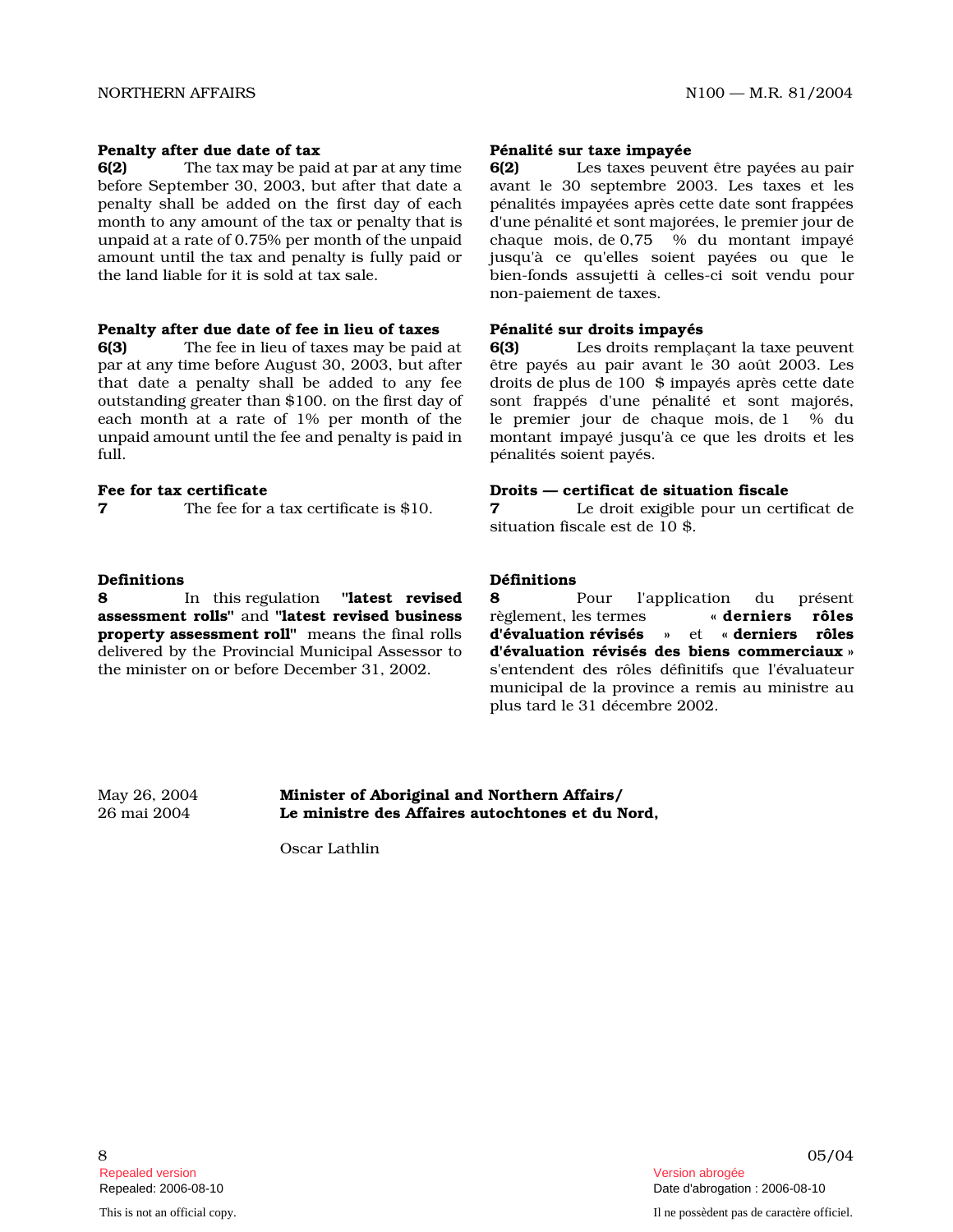# SCHEDULE A (Section 1)

## DEPARTMENT OF ABORIGINAL AND NORTHERN AFFAIRS CALCULATION OF TAX LEVIES — 2003

|                                                | <b>ASSESSMENTS</b> |               |               | <b>EXPENDITURES</b> |                   |              | <b>MILL</b> | <b>REVENUE</b> |               |            |              |
|------------------------------------------------|--------------------|---------------|---------------|---------------------|-------------------|--------------|-------------|----------------|---------------|------------|--------------|
|                                                | <b>Taxable</b>     | <b>Grants</b> | <b>Total</b>  | <b>Basic</b>        | <b>Tax Assets</b> | <b>Total</b> | <b>RATE</b> | <b>Taxable</b> | <b>Grants</b> | Other      | <b>Total</b> |
| Foundation - Farm/Residential                  | 20.687.380.00      | 10.122.500.00 | 30.809.880.00 | 162.718.00          | 14,438.81         | 177,156.81   | 5.750       | 118.952.43     | 58.204.38     |            | 177,156.81   |
| Foundation - Other                             | 14,758,500.00      | 10,741,520.00 | 25,500.020.00 | 420,750.00          | 12,750.34         | 433,500.14   | 17.000      | 250,894.50     | 182,605.84    |            | 433,500.34   |
| Special - Frontier                             | 24,067,090.00      | 10,500,650.00 | 34,567,740.00 | 778,246.00          | 8,170.08          | 786,416.08   | 22.750      | 547,526.30     | 238,889.78    |            | 786,416.08   |
| Special - formerly within Duck<br>Mountain #34 | 3,269,920.00       | 1,217,320.00  | 4,487,240.00  | 110,021.00          | 2,160.00          | 112,181.00   | 25.000      | 81,748.00      | 30,433.00     |            | 112,181.00   |
| <b>Total Requisitions</b>                      |                    |               |               | 1,471,735.00        | 37,519.23         | 1,509,254.23 |             | 999,121.23     | 510,133.00    |            | 1,509,254.33 |
| General Municipal: Rural Area                  | 38,679,640.00      | 21,236,550.00 | 59.916.190.00 | 419,413.33          |                   | 419,413.33   | 7.000       | 270.757.48     | 148,655.85    |            | 419,413.33   |
| <b>Business Tax. Fees</b>                      | 1317100            |               | 1,317,100.00  | 52684               |                   | 52684        | 4%          | 52684          |               |            | 52684        |
| Other Revenue                                  |                    |               |               | 82,642.98           | 64,356.00         | 146,998.98   |             |                |               | 146,998.98 | 146,998.98   |
| <b>Total Municipal</b>                         |                    |               |               | 554,740.31          | 64,356.00         | 619,096.31   |             | 323,441.48     | 148,655.85    | 146,998.98 | 619,096.31   |
| <b>TOTALS</b>                                  |                    |               |               | 2,026,475.31        | 101,875.23        | 2,128,350.54 |             | 1,322,562.71   | 658.788.85    | 146,998.98 | 2,128,350.54 |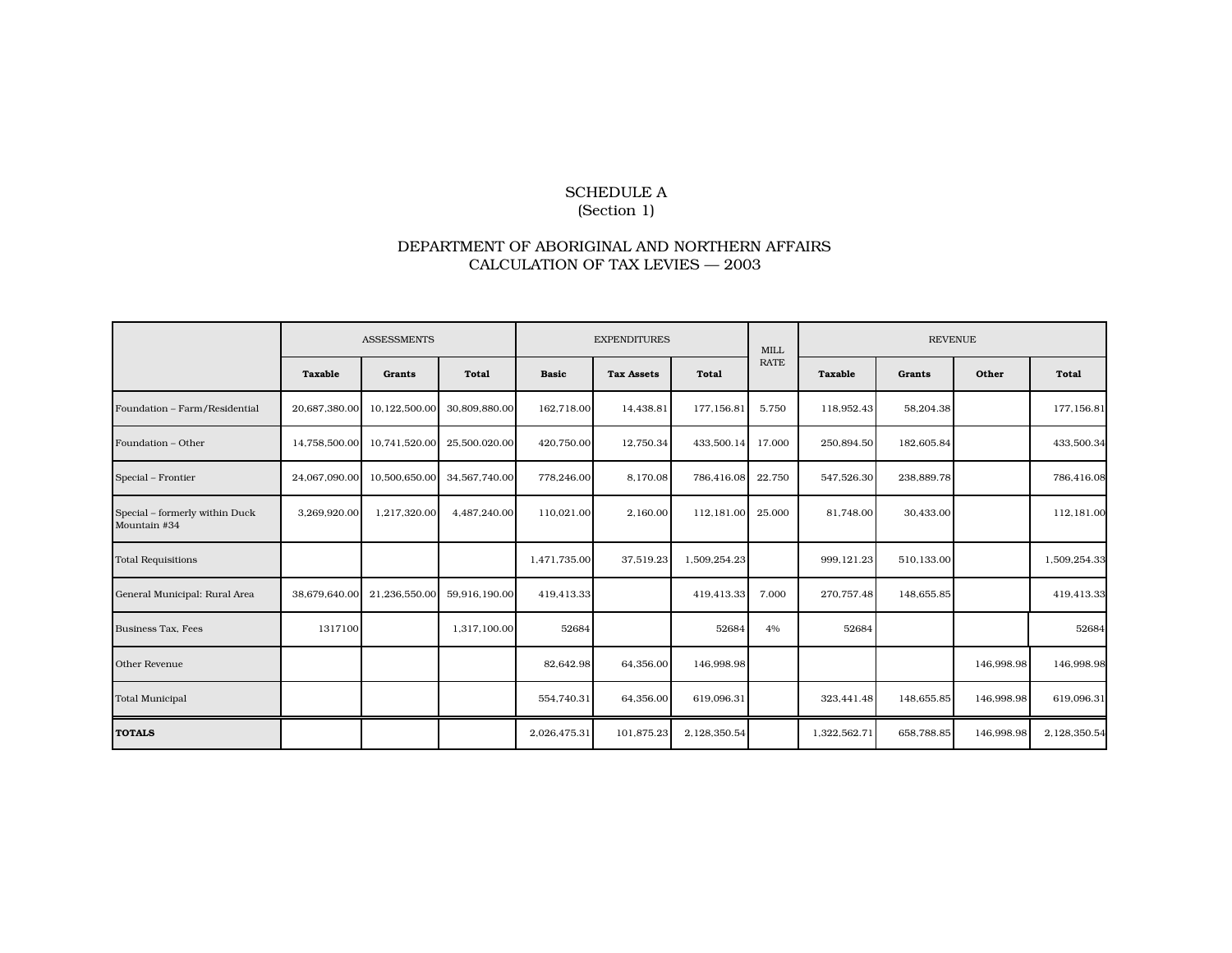## ANNEXE A (article 1)

# MINISTÈRE DES AFFAIRES AUTOCHTONES ET DU NORD DÉTERMINATION DE L'ASSIETTE D'IMPOSITION — 2003

|                                                                                           | ÉVALUATIONS          |               |               | <b>DÉPENSES</b> |            |              | <b>TAUX</b><br><b>EXPRIMÉ</b>          | <b>RECETTES</b>             |                    |               |              |
|-------------------------------------------------------------------------------------------|----------------------|---------------|---------------|-----------------|------------|--------------|----------------------------------------|-----------------------------|--------------------|---------------|--------------|
|                                                                                           | Montant<br>imposable | Subventions   | <b>Total</b>  | <b>Fixes</b>    | Impôt      | <b>Total</b> | $\mathop{\rm EN}\nolimits$<br>MILLIÈME | <b>Montant</b><br>imposable | <b>Subventions</b> | <b>Autres</b> | <b>Total</b> |
| Fondation : agricole/résidentielle                                                        | 20 687 380,00        | 10 122 500.00 | 30 809 880,00 | 162 718.00      | 14 438,81  | 177 156,81   | 5750                                   | 118 952,43                  | 58 204,38          |               | 177 156,81   |
| Fondation: autre                                                                          | 14 758 500.00        | 10 741 520.00 | 25 500 020.00 | 420 750.00      | 12 750,34  | 433 500,14   | 17000                                  | 250 894,50                  | 182 605,84         |               | 433 500,34   |
| Spécial : Frontier                                                                        | 24 067 090.00        | 10 500 650,00 | 34 567 740,00 | 778 246,00      | 8 170,08   | 786 416,08   | 22750                                  | 547 526,30                  | 238 889,78         |               | 786 416,08   |
| Spécial : partie auparavant située<br>dans la Division scolaire de<br>Duck Mountain nº 34 | 3 269 920.00         | 1 217 320.00  | 4 487 240.00  | 110 021.00      | 2 160,00   | 112 181.00   | 25000                                  | 81 748,00                   | 30 433,00          |               | 112 181,00   |
| Total des besoins                                                                         |                      |               |               | 1 471 735,00    | 37 519,23  | 1509254.23   |                                        | 999 121,23                  | 510 133,00         |               | 1509254.33   |
| Besoins généraux municipaux :<br>régions rurales                                          | 38 679 640,00        | 21 236 550,00 | 59 916 190,00 | 419 413,33      |            | 419 413,33   | 7000                                   | 270 757,48                  | 148 655,85         |               | 419 413,33   |
| Droits et taxes d'affaires                                                                | 1 317 100,00         |               | 1 317 100,00  | 52 684,00       |            | 52 684,00    | 4 %                                    | 52 684,00                   |                    |               | 52 684,00    |
| Autres recettes                                                                           |                      |               |               | 82 642,98       | 64 356,00  | 146 998,98   |                                        |                             |                    | 146 998.98    | 146 998,98   |
| Total pour les besoins municipaux<br>généraux                                             |                      |               |               | 554 740.31      | 64 356,00  | 619 096,31   |                                        | 323 441,48                  | 148 655,85         | 146 998,98    | 619 096,31   |
| <b>TOTAUX</b>                                                                             |                      |               |               | 2 026 475,31    | 101 875,23 | 2 128 350,54 |                                        | 1 322 562,71                | 658 788,85         | 146 998,98    | 2 128 350,54 |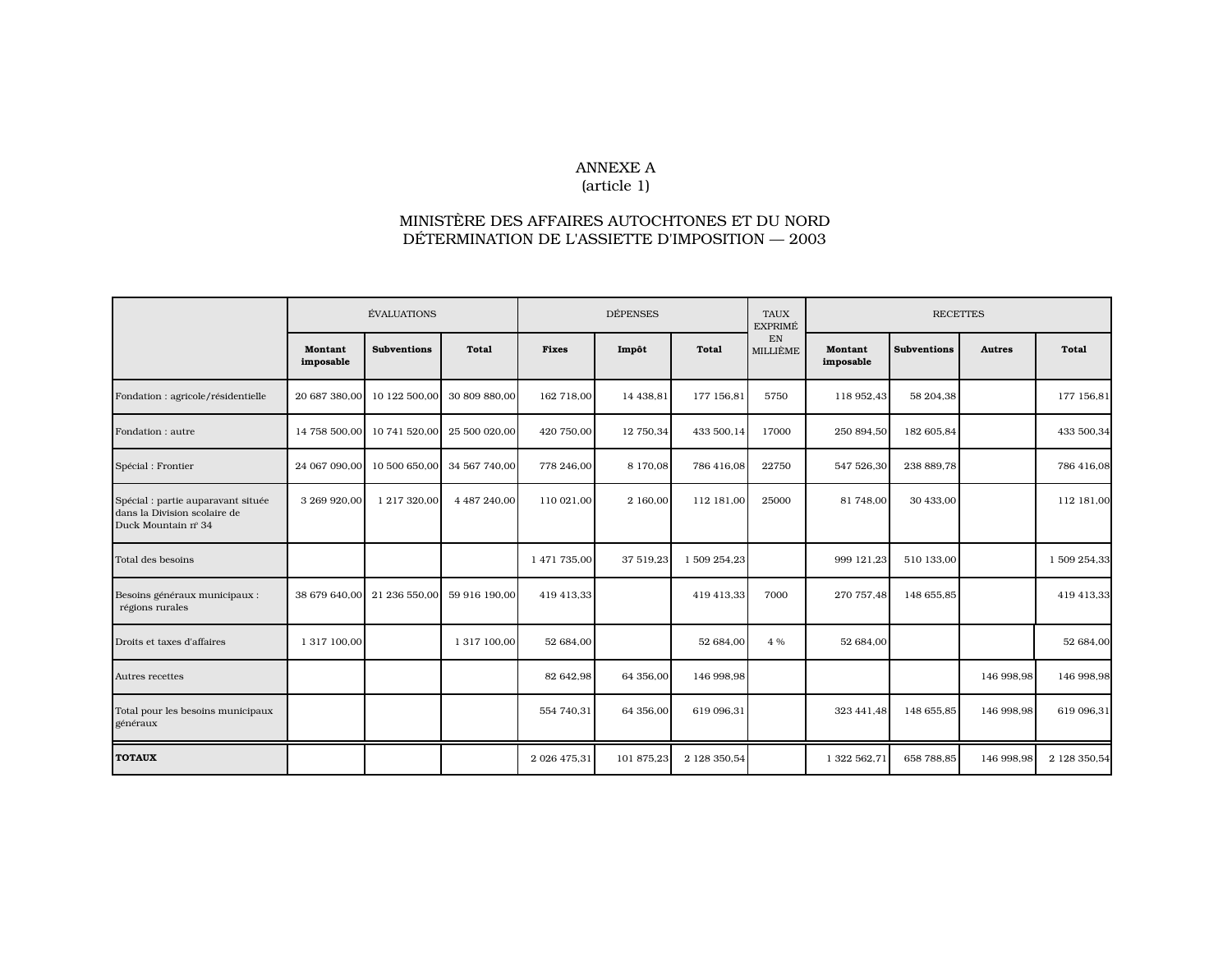# SCHEDULE B (Section 5)

# Fees for Residences (Other than a Chief Place of Residence)

| Athapapuskow Lake,<br>accessible by road: \$319.                                       |
|----------------------------------------------------------------------------------------|
| not accessible by road: $\dots \dots \dots \dots$ \$190.                               |
| Big Island Lake, except the north end                                                  |
| accessible by road: \$319.<br>not accessible by road: \$190.                           |
| Big Island Lake, north end  \$279.                                                     |
|                                                                                        |
|                                                                                        |
| Hughes Lake $\dots\dots\dots\dots\dots\dots\dots$ \$50.                                |
| Lake St. Andrew, residential area  \$105.                                              |
|                                                                                        |
|                                                                                        |
| Payuk Lake,<br>accessible by road: \$319.                                              |
| not accessible by road: \$190.                                                         |
| Rocky Lake East $\dots \dots \dots \dots \dots \dots$ \$265.                           |
| Rocky Lake North \$265.                                                                |
| Schist Lake,                                                                           |
| accessible by road: \$622.<br>not accessible by road: $\dots \dots \dots \dots$ \$190. |
|                                                                                        |
|                                                                                        |
| Wanipigow Lake East \$89.                                                              |
| Wanipigow Lake West \$89.                                                              |

## ANNEXE B (article 5)

## FEES TARIF DES DROITS

Droits pour les résidences qui ne sont pas des résidences principales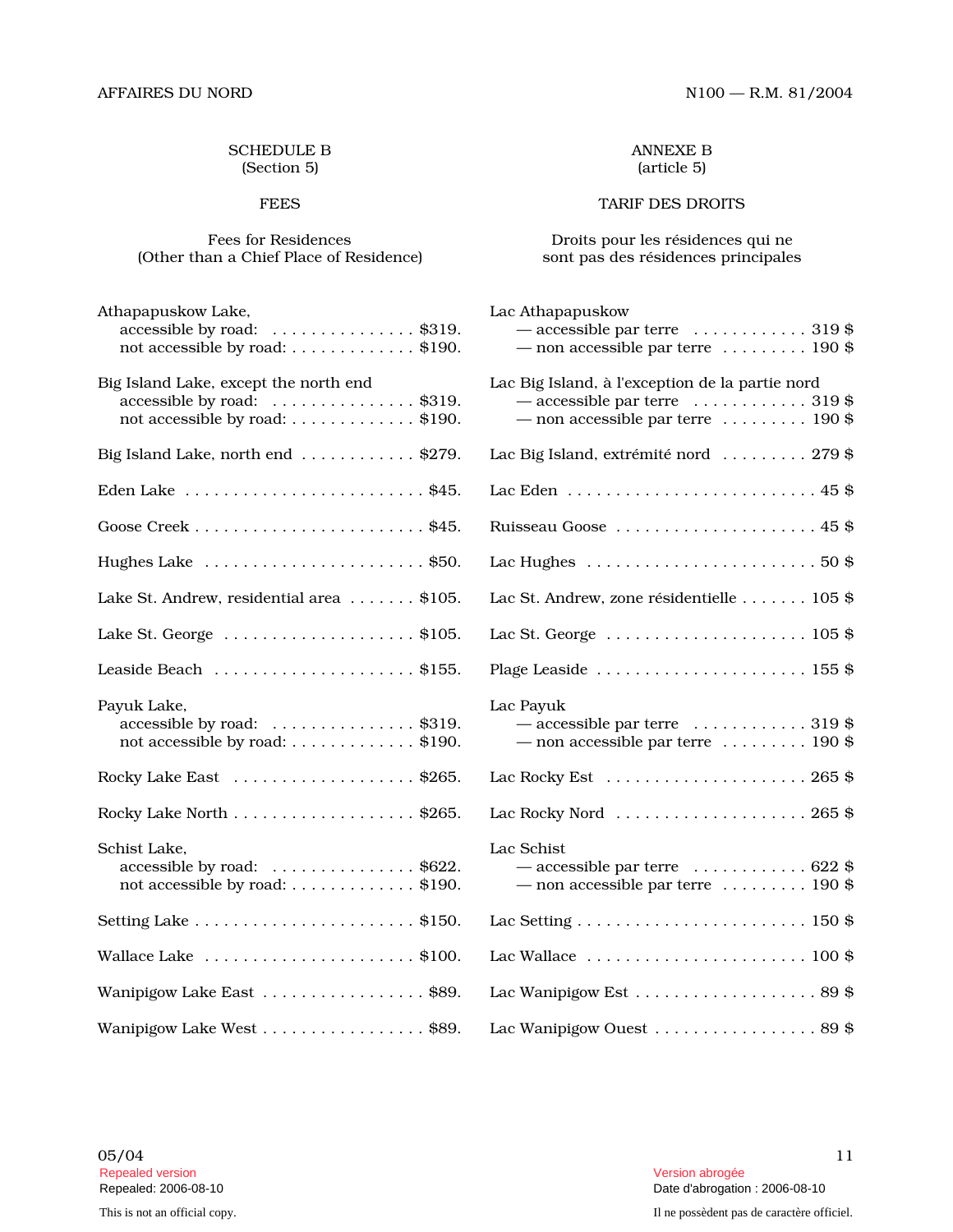| Fees for Businesses and Utilities                                                                                                                              | Droits pour les entreprises et les services publics                                                                                                                                             |
|----------------------------------------------------------------------------------------------------------------------------------------------------------------|-------------------------------------------------------------------------------------------------------------------------------------------------------------------------------------------------|
| Aberdeen Lodge, located within<br>Cranberry Lake, as that<br>area is set out in Schedule C $\ldots \ldots \ldots$ \$278.                                       | Pavillon Aberdeen situé dans la région<br>du lac Cranberry ainsi que l'indique                                                                                                                  |
| Big Island Drive Inn, located within<br>Big Island Lake, as that area is<br>set out in Schedule C $\dots \dots \dots \dots$ \$1,479.                           | Hôtel Big Island Drive Inn situé dans la<br>région du lac Big Island ainsi que                                                                                                                  |
| Westwood Lodge, located within<br>Big Island Lake, as that area is<br>set out within Schedule C \$338.                                                         | Pavillon Westwood situé dans la région<br>du lac Big Island ainsi que l'indique                                                                                                                 |
| Bakers Narrows Lodge  \$893.                                                                                                                                   | Pavillon Bakers Narrows 893 \$                                                                                                                                                                  |
| Paradise Lodge $\dots \dots \dots \dots \dots$ \$1,479.                                                                                                        | Pavillon Paradise $\dots\dots\dots\dots\dots\dots$ 1 479 \$                                                                                                                                     |
| Manitoba Telecom Services Inc.<br>relay tower located within<br>Lake St. Andrew, as that area<br>is set out in Schedule C $\ldots \ldots \ldots \ldots$ \$500. | Tour de relais de la Manitoba Telecom<br>Services Inc. située dans la localité du<br>lac St. Andrew ainsi que l'indique<br>l'annexe $C \ldots \ldots \ldots \ldots \ldots \ldots \ldots 500$ \$ |
| Fee for Chief Place of Residence                                                                                                                               | Droits pour les résidences principales                                                                                                                                                          |
|                                                                                                                                                                |                                                                                                                                                                                                 |

Chief Place of Residence, education levy . . . . . . . . . . . . . . . . . . . . . \$300.

Résidence principale, taxe d'aide à l'éducation . . . . . . . . . . . . . . 300 \$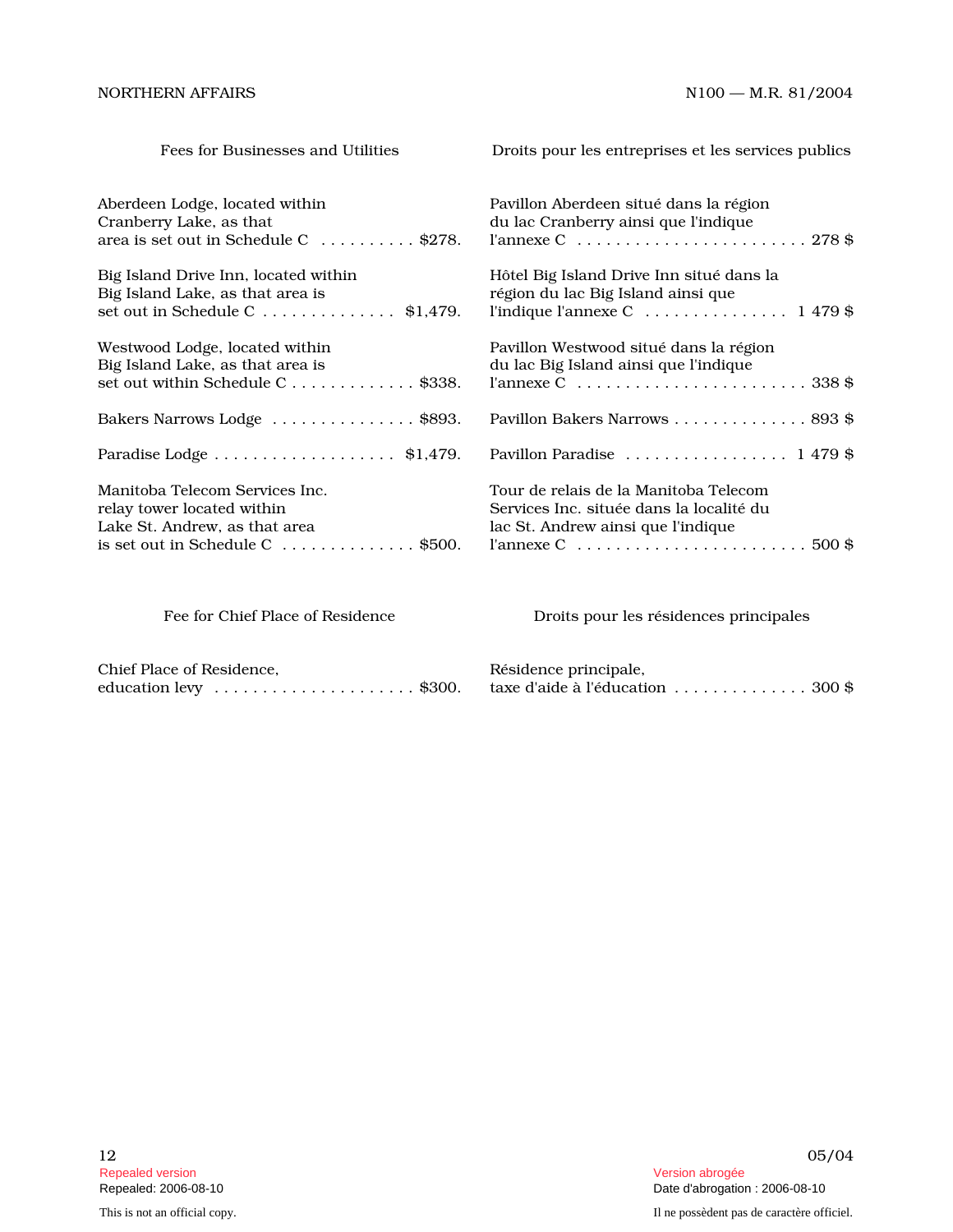### SCHEDULE C (Section 5)

*Note :* In this schedule, "Director of Surveys" means the person appointed as Director of Surveys under Part II of *The Surveys Act* .

#### Athapapuskow Lake

Plans of survey or subdivision

(a) registered in the Portage la Prairie Land Titles Office (Neepawa Division) as numbers 7023, 7024, 7400 and 7631;

(b) registered in the Portage la Prairie Land Titles Office as numbers 20823, 21142, 22042 and 24361; or

(c) filed with the Director of Surveys as number 15741;

and being part of the unsurveyed Townships 64, 65 and 66 of Ranges 26 and 28 West of the Principal Meridian in Manitoba.

#### Big Island Lake

Plans of survey or subdivision

(a) registered in the Portage la Prairie Land Titles Office (Neepawa Division) as numbers 7312 and 7693;

(b) registered in the Portage la Prairie Land Titles Office as numbers 2483, 24436 and 25605; or

(c) filed with the Director of Surveys as number 3929;

and being part of the unsurveyed Township 66 Range 29 West of the Principal Meridian in Manitoba.

## Eden Lake

A plan of survey registered in the Portage la Prairie Land Titles Office (Neepawa Division) as number 6325; and being part of the unsurveyed Township 89 Range 18 West of the Principal Meridian in Manitoba.

ANNEXE C (article 5)

PLANS OF SURVEY AND SUBDIVISION PLANS D'ARPENTAGE ET DE LOTISSEMENT

*Remarque* : Dans la présente annexe, le directeur des Levés est la personne nommée à ce poste sous le régime de la partie II de la *Loi sur l'arpentage* .

#### Lac Athapapuskow

Dans les townships non arpentés 64, 65 et 66, rangs 26 et 28 à l'ouest du méridien principal au Manitoba :

a) plans d'arpentage ou de lotissement n<sup>os</sup> 7023, 7024, 7400 et 7631 enregistrés au Bureau des titres fonciers de Portage-la-Prairie (division de Neepawa);

b) plans d'arpentage ou de lotissement n os 20823, 21142, 22042 et 24361 enregistrés au Bureau des titres fonciers de Portage-la-Prairie;

c) plan d'arpentage ou de lotissement nº 15741 déposé auprès du directeur des Levés.

### Lac Big Island

Dans le township non arpenté 66, rang 29 à l'ouest du méridien principal au Manitoba :

a) plans d'arpentage ou de lotissement  $n^{\circ s}$  7312 et 7693 enregistrés au Bureau des titres fonciers de Portage-la-Prairie (division de Neepawa);

b) plans d'arpentage ou de lotissement n os 2483, 24436 et 25605 enregistrés au Bureau des titres fonciers de Portage-la-Prairie;

c) plan d'arpentage ou de lotissement nº 3929 déposé auprès du directeur des Levés.

# Lac Eden

Dans le township non arpenté 89, rang 18 à l'ouest du méridien principal au Manitoba, plan d'arpentage nº 6325 enregistré au Bureau des titres fonciers de Portage-la-Prairie (division de Neepawa).

 $05/04$  and  $13$ Repealed version Version abrogée

Repealed: 2006-08-10 Date d'abrogation : 2006-08-10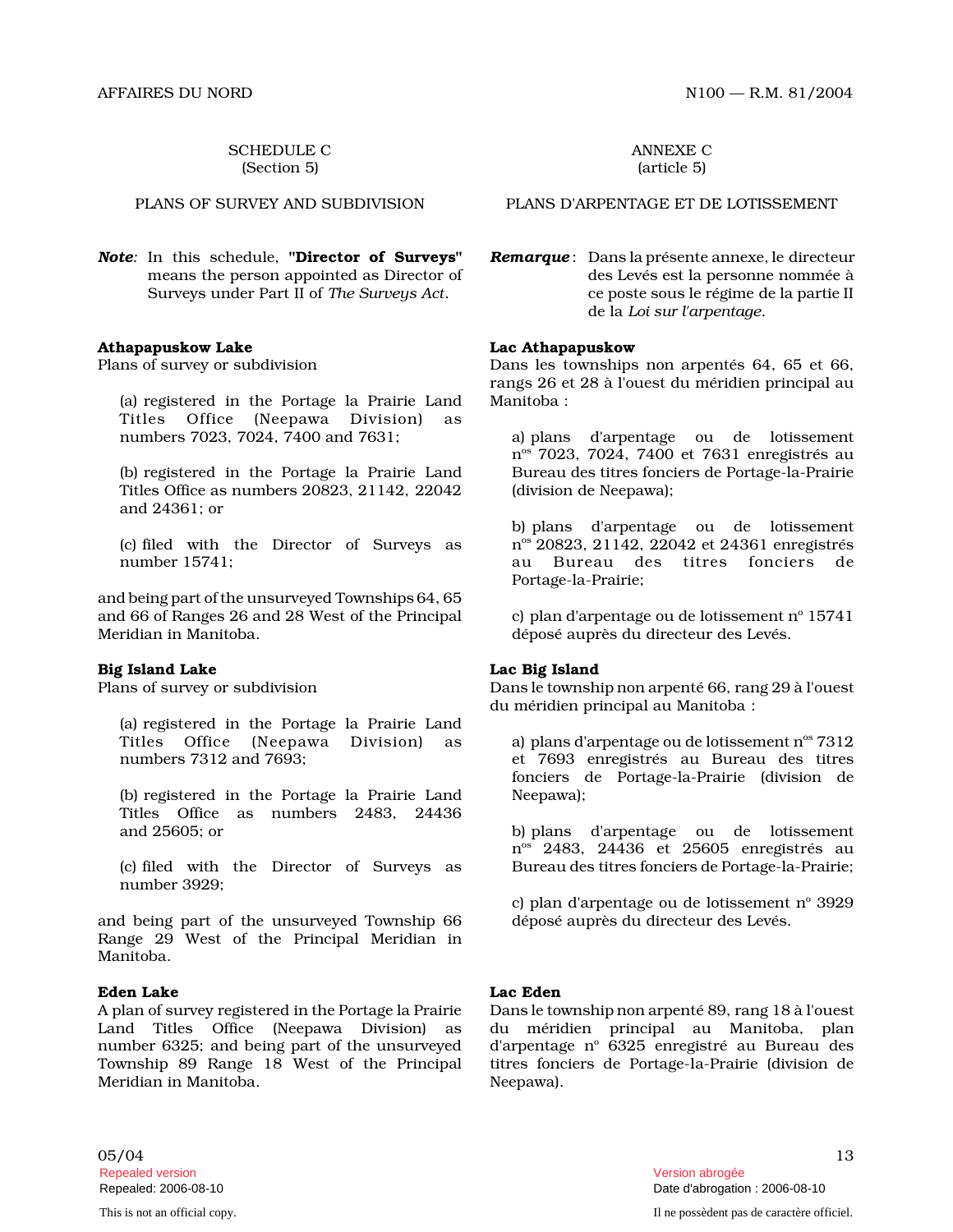### Goose Creek

Plans of survey or subdivision

(a) registered in the Portage la Prairie Land Titles Office (Neepawa Division) as number 6424;

(b) registered with the Portage la Prairie Land Titles Office as number 23833; or

(c) filed with the Director of Surveys as number 17541;

and being part of the unsurveyed Township 111 Range 20 East of the Principal Meridian in Manitoba.

## Hughes Lake

A plan of survey registered in the Portage la Prairie Land Titles Office (Neepawa Division) as number 6366 and being part of the unsurveyed section 15 Township 90 Range 20 West of the Principal Meridian in Manitoba.

## Lake St. Andrew

Plans of survey or subdivision registered in the Portage la Prairie Land Titles Office (Neepawa Division) as number 16670 and being part of the unsurveyed sections 3, 4 and 10 Township 32 Range 1 East of the Principal Meridian in Manitoba.

### Lake St. George

Plans of survey or subdivision registered in the Portage la Prairie Land Titles Office (Neepawa Division) as number 12651 and 15693 and being part of the unsurveyed sections 4 and 9 Township 32 Range 1 East of the Principal Meridian in Manitoba.

### Leaside Beach

A Plan of survey registered in the Portage la Prairie Land Titles Office (Neepawa Division) as number 16397 and being part of the unsurveyed Township 31 Range 5 East of the Principal Meridian in Manitoba.

## Payuk Lake

A plan of survey registered in the Portage La Prairie Land Titles Office as number 24414 and being part of the unsurveyed Township 65 Range 27 West of the Principal Meridian in Manitoba.

### NORTHERN AFFAIRS N100 — M.R. 81/2004

## Ruisseau Goose

Dans le township non arpenté 111, rang 20 à l'est du méridien principal au Manitoba :

a) plan d'arpentage ou de lotissement n° 6424 enregistré au Bureau des titres fonciers de Portage-la-Prairie (division de Neepawa);

b) plan d'arpentage ou de lotissement nº 23833 enregistré au Bureau des titres fonciers de Portage-la-Prairie;

c) plan d'arpentage ou de lotissement nº 17541 déposé auprès du directeur des Levés.

## Lac Hughes

Dans la section non arpentée 15, township 90, rang 20 à l'ouest du méridien principal au Manitoba, plan d'arpentage nº 6366 enregistré au Bureau des titres fonciers de Portage-la-Prairie (division de Neepawa).

## Lac St. Andrew

Dans les sections non arpentées 3, 4 et 10, township 32, rang 1 à l'est du méridien principal au Manitoba, plan d'arpentage ou de lotissement nº 16670 enregistré au Bureau des titres fonciers de Portage-la-Prairie (division de Neepawa).

### Lac St. George

Dans les sections non arpentées  $4$  et 9, township 32, rang 1 à l'est du méridien principal au Manitoba, plans d'arpentage ou de lotissement n os 12651 et 15963 enregistrés au Bureau des titres fonciers de Portage-la-Prairie (division de Neepawa).

### Plage Leaside

Dans le township non arpenté 31, rang 5 à l'est du méridien principal au Manitoba, plan d'arpentage nº 16397 enregistré au Bureau des titres fonciers de Portage-la-Prairie (division de Neepawa).

## Lac Payuk

Dans le township non arpenté 65, rang 27 à l'ouest du méridien principal au Manitoba, plan d'arpentage nº 24414 enregistré au Bureau des titres fonciers de Portage-la-Prairie.

Repealed version Version abrogée

14 05/04 Repealed: 2006-08-10 Date d'abrogation : 2006-08-10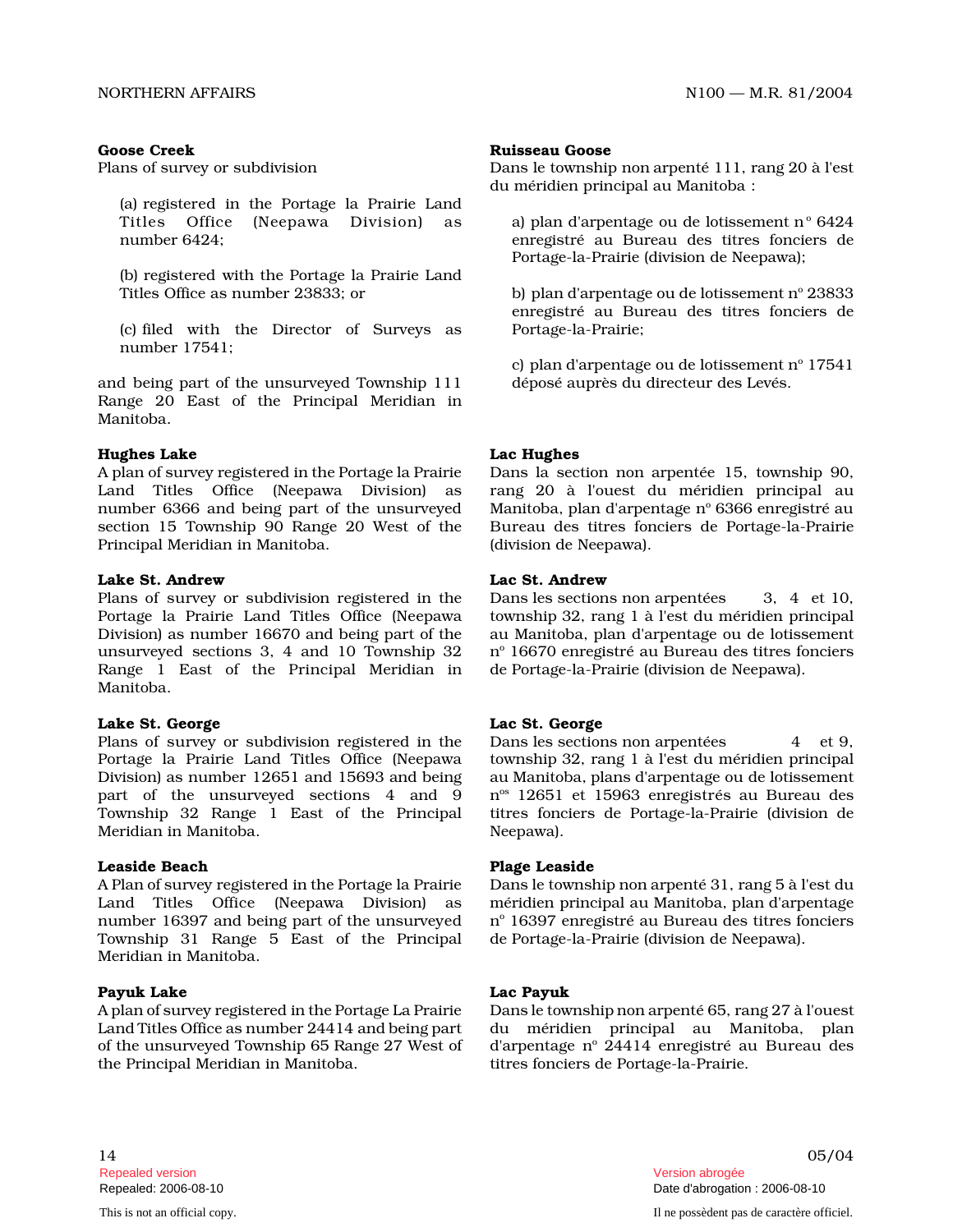## Rocky Lake East

Plans of survey or subdivision registered in the Portage la Prairie Land Titles Office (Neepawa Division) as numbers 6162 and 6279 and being part of the unsurveyed sections 20, 21 and 27 and 28 Township 59 Range 27 West of the Principal Meridian in Manitoba.

## Rocky Lake North

A plan of survey registered in the Portage la Prairie Land Titles Office (Neepawa Division) as number 7030 and being part of the unsurveyed sections 10 and 15 Township 60 Range 27 West of the Principal Meridian in Manitoba.

## Schist Lake

Plans of survey or subdivision

(a) registered in the Portage la Prairie Land Titles Office (Neepawa Division) as numbers 7277 and 7560; and

(b) registered in the Portage la Prairie Land Titles Office as number 26093;

and being part of the unsurveyed Township 65 Range 29 West of the Principal Meridian in Manitoba.

### Setting Lake

Plans of survey registered in the Portage la Prairie Land Titles Office (Neepawa Division) as numbers 6354, 6587, 6926, 6955, 6956, 6608, 7 112 and 7125 and being part of the unsurveyed Townships 70 and 71 Range 7 West of the Principal Meridian in Manitoba.

### Wallace Lake

A plan of survey registered in the Winnipeg Land Titles Office as number 32785, and being part of the unsurveyed section 31 Township 23 Range 16 East of the Principal Meridian in Manitoba.

### Wanipigow Lake East

A plan of survey registered in the Winnipeg Land Titles Office as number 13067 and being part of the unsurveyed Township 24 Range 12 East of the Principal Meridian in Manitoba.

### Lac Rocky Est

Dans les sections non arpentées 20, 21, 27 et 28, township 59, rang 27 à l'ouest du méridien principal au Manitoba, plans d'arpentage ou de lotissement n<sup>os</sup> 6162 et 6279 enregistrés au Bureau des titres fonciers de Portage-la-Prairie (division de Neepawa).

### Lac Rocky Nord

Dans les sections non arpentées 10 et 15, township 60, rang 27 à l'ouest du méridien principal au Manitoba, plan d'arpentage nº 7030 enregistré au Bureau des titres fonciers de Portage-la-Prairie (division de Neepawa).

## Lac Schist

Dans le township non arpenté 65, rang 29 à l'ouest du méridien principal au Manitoba :

a) plans d'arpentage ou de lotissement  $n^{\text{os}}$  7277 et 7560 enregistrés au Bureau des titres fonciers de Portage-la-Prairie (division de Neepawa);

b) plan d'arpentage ou de lotissement nº 26093 enregistré au Bureau des titres fonciers de Portage-la-Prairie.

### Lac Setting

Dans les townships non arpentés 70 et 71, rang 7 à l'ouest du méridien principal au Manitoba, plans d'arpentage n<sup>os</sup> 6354, 6587, 6926, 6955, 6956, 6608, 7112 et 7125 enregistrés au Bureau des titres fonciers de Portage-la-Prairie (division de Neepawa).

### Lac Wallace

Dans la section non arpentée 31, township 23, rang 16 à l'est du méridien principal au Manitoba, plan d'arpentage nº 32785 enregistré au Bureau des titres fonciers de Winnipeg.

### Lac Wanipigow Est

Dans le township non arpenté 24, rang 12 à l'est du méridien principal au Manitoba, plan d'arpentage nº 13067 enregistré au Bureau des titres fonciers de Winnipeg.

 $05/04$  and  $15$ Repealed version Version abrogée